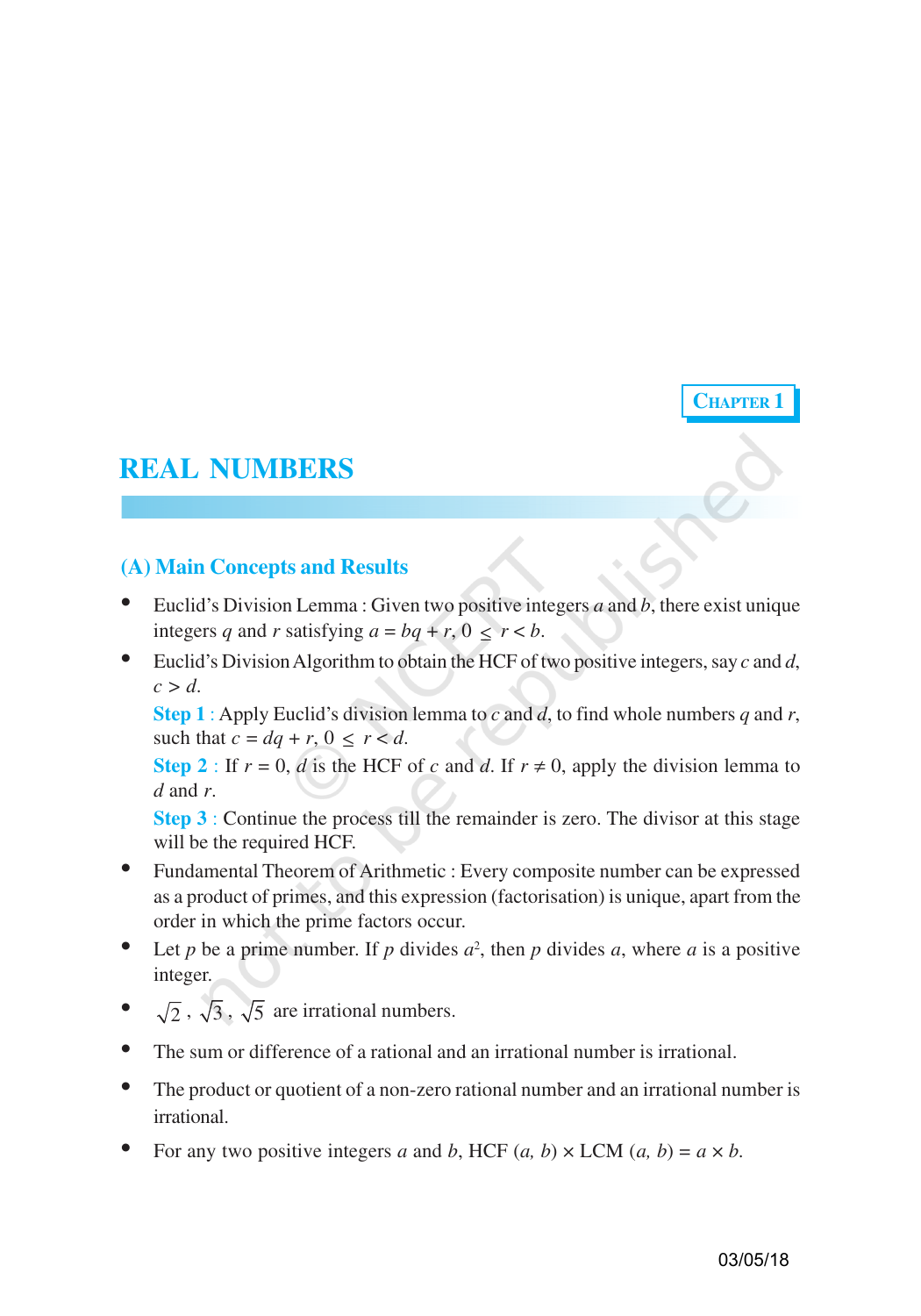- Let  $x = \frac{p}{q}$ , *p* and *q* are co-prime, be a rational number whose decimal expansion terminates. Then, the prime factorisation of  $q$  is of the form  $2^m \cdot 5^n$ ; *m*, *n* are non-negative integers.
- Let  $x = \frac{p}{q}$  be a rational number such that the prime factorisation of *q* is not of the

form 2*<sup>m</sup>*.5*<sup>n</sup>* ; *m*, *n* being non-negative integers. Then, *x* has a non-terminating repeating decimal expansion.

#### **(B) Multiple Choice Questions**

Choose the correct answer from the given four options:

**Sample Question 1 :** The decimal expansion of the rational number 33  $\frac{1}{2^2 \cdot 5}$  will

terminate after

- (A) one decimal place (B) two decimal places
- (C) three decimal places (D) more than 3 decimal places

**Solution :** Answer (B)

**Sample Question 2 :** Euclid's division lemma states that for two positive integers *a* and *b*, there exist unique integers *q* and *r* such that  $a = bq + r$ , where *r* must satisfy

(A)  $1 < r < b$  (B)  $0 < r \le b$ 

(C)  $0 \le r < b$  (D)  $0 < r < b$ 

**Solution :** Answer (C)

## **EXERCISE 1.1**

Choose the correct answer from the given four options in the following questions:

- **1.** For some integer *m*, every even integer is of the form
	- (A)  $m$  (B)  $m+1$
	- (C)  $2m$  (D)  $2m+1$
- **2.** For some integer *q*, every odd integer is of the form
	- (A) *q* (B)  $q+1$
	- (C)  $2q$  (D)  $2q+1$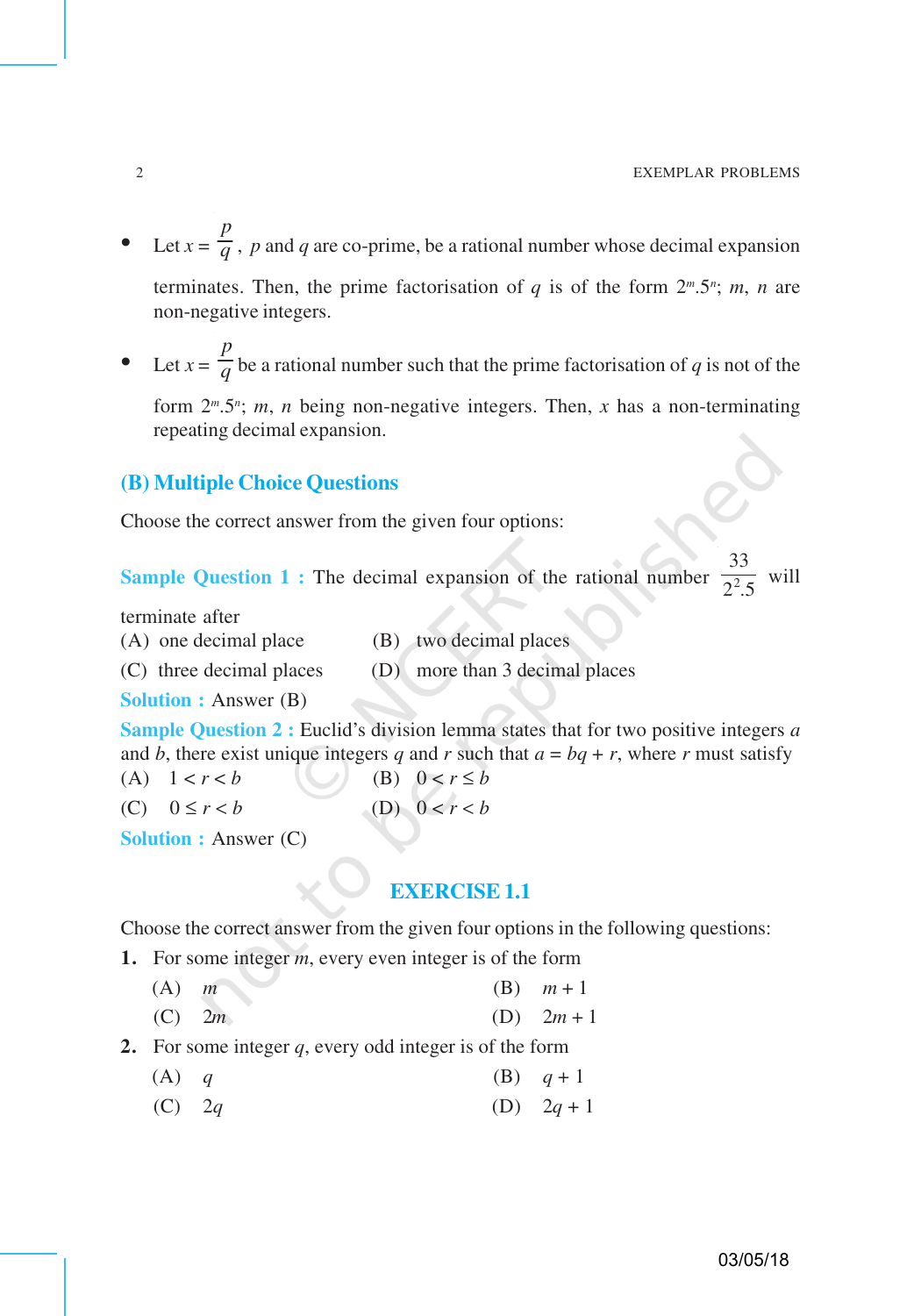REAL NUMBERS 3

|                                                                                                      | 3. $n^2-1$ is divisible by 8, if <i>n</i> is                                                 |                        |              |                           |                        |                                                                |     |          |  |
|------------------------------------------------------------------------------------------------------|----------------------------------------------------------------------------------------------|------------------------|--------------|---------------------------|------------------------|----------------------------------------------------------------|-----|----------|--|
|                                                                                                      | (A)                                                                                          | an integer             |              |                           | (B)                    | a natural number                                               |     |          |  |
|                                                                                                      | (C)                                                                                          | an odd integer         |              |                           | (D)                    | an even integer                                                |     |          |  |
| 4.                                                                                                   | If the HCF of 65 and 117 is expressible in the form $65m - 117$ , then the value of m is     |                        |              |                           |                        |                                                                |     |          |  |
|                                                                                                      | (A)                                                                                          | $\overline{4}$         |              |                           | (B)                    | 2                                                              |     |          |  |
|                                                                                                      | (C)                                                                                          | $\mathbf{1}$           |              |                           | (D)                    | $\overline{\mathbf{3}}$                                        |     |          |  |
| 5.                                                                                                   | The largest number which divides 70 and 125, leaving remainders 5 and 8,<br>respectively, is |                        |              |                           |                        |                                                                |     |          |  |
|                                                                                                      | (A)                                                                                          | 13                     |              |                           | (B)                    | 65                                                             |     |          |  |
|                                                                                                      | (C)                                                                                          | 875                    |              |                           | (D)                    | 1750                                                           |     |          |  |
|                                                                                                      | <b>6.</b> If two positive integers $a$ and $b$ are written as                                |                        |              |                           |                        |                                                                |     |          |  |
|                                                                                                      | $a = x3y2$ and $b = xy3$ ; x, y are prime numbers, then HCF $(a, b)$ is                      |                        |              |                           |                        |                                                                |     |          |  |
|                                                                                                      | (A)                                                                                          | xy                     | $(B)$ $xy^2$ |                           | $(C)$ $x^3y^3$         |                                                                | (D) | $x^2y^2$ |  |
| 7.                                                                                                   | If two positive integers $p$ and $q$ can be expressed as                                     |                        |              |                           |                        |                                                                |     |          |  |
|                                                                                                      | $p = ab^2$ and $q = a^3b$ ; a, b being prime numbers, then LCM (p, q) is                     |                        |              |                           |                        |                                                                |     |          |  |
|                                                                                                      | $(A)$ ab                                                                                     |                        |              | (B) $a^2b^2$ (C) $a^3b^2$ |                        |                                                                | (D) | $a^3b^3$ |  |
| 8.                                                                                                   |                                                                                              |                        |              |                           |                        | The product of a non-zero rational and an irrational number is |     |          |  |
|                                                                                                      | (A)                                                                                          | always irrational      |              |                           | always rational<br>(B) |                                                                |     |          |  |
|                                                                                                      | (C)                                                                                          | rational or irrational |              |                           | (D)                    | one                                                            |     |          |  |
| 9.                                                                                                   | The least number that is divisible by all the numbers from 1 to 10 (both inclusive) is       |                        |              |                           |                        |                                                                |     |          |  |
|                                                                                                      | (A)                                                                                          | 10                     | (B)          | 100                       | (C)                    | 504                                                            | (D) | 2520     |  |
| 14587<br>10. The decimal expansion of the rational number $\frac{1.567}{1250}$ will terminate after: |                                                                                              |                        |              |                           |                        |                                                                |     |          |  |
|                                                                                                      | (A)                                                                                          | one decimal place      |              |                           | (B)                    | two decimal places                                             |     |          |  |
|                                                                                                      | (C)                                                                                          | three decimal places   |              |                           | (D)                    | four decimal places                                            |     |          |  |
|                                                                                                      |                                                                                              |                        |              |                           |                        |                                                                |     |          |  |

# **(C) Short Answer Questions with Reasoning**

**Sample Question 1:** The values of the remainder *r*, when a positive integer *a* is divided by 3 are 0 and 1 only. Justify your answer. **Solution :** No.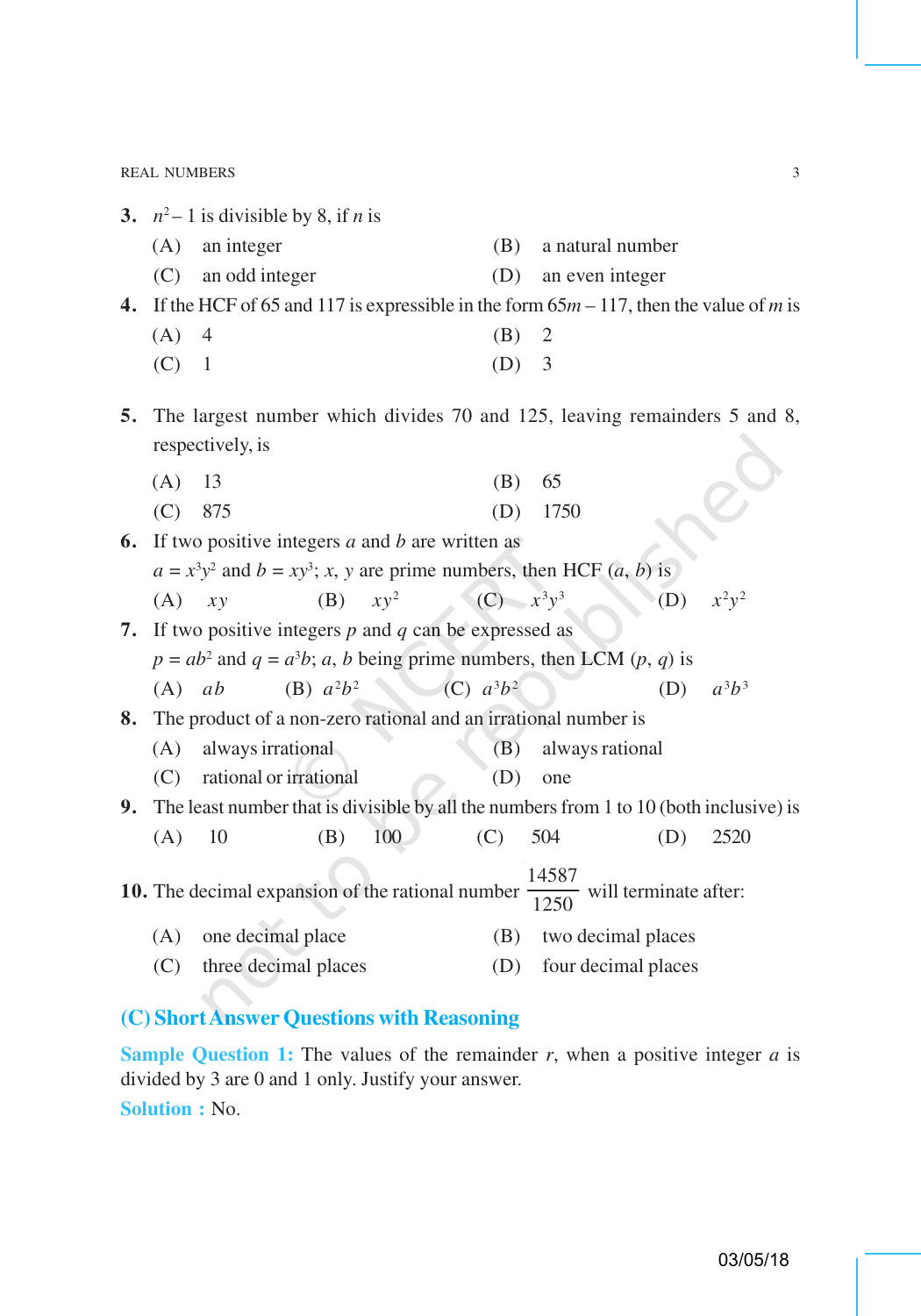According to Euclid's division lemma,

 $a = 3q + r$ , where  $0 \leq r < 3$ 

and *r* is an integer. Therefore, the values of *r* can be 0, 1 or 2.

**Sample Question 2:** Can the number  $6^n$ , *n* being a natural number, end with the digit 5? Give reasons.

**Solution :** No, because  $6^n = (2 \times 3)^n = 2^n \times 3^n$ , so the only primes in the factorisation of 6*<sup>n</sup>* are 2 and 3, and not 5.

Hence, it cannot end with the digit 5.

#### **EXERCISE 1.2**

- **1.** Write whether every positive integer can be of the form  $4q + 2$ , where q is an integer. Justify your answer.
- **2.** "The product of two consecutive positive integers is divisible by 2". Is this statement true or false? Give reasons.
- **3.** "The product of three consecutive positive integers is divisible by 6". Is this statement true or false"? Justify your answer.
- **4.** Write whether the square of any positive integer can be of the form  $3m + 2$ , where *m* is a natural number. Justify your answer.
- **5.** A positive integer is of the form  $3q + 1$ , *q* being a natural number. Can you write its square in any form other than  $3m + 1$ , i.e.,  $3m$  or  $3m + 2$  for some integer *m*? Justify your answer.
- **6.** The numbers 525 and 3000 are both divisible only by 3, 5, 15, 25 and 75. What is HCF (525, 3000)? Justify your answer.
- **7.** Explain why  $3 \times 5 \times 7 + 7$  is a composite number.
- **8.** Can two numbers have 18 as their HCF and 380 as their LCM? Give reasons.
- **9.** Without actually performing the long division, find if 987  $\frac{1000}{10500}$  will have terminating or non-terminating (repeating) decimal expansion. Give reasons for your answer.
- **10.** A rational number in its decimal expansion is 327.7081. What can you say about

the prime factors of *q*, when this number is expressed in the form *p*  $\frac{1}{q}$ ? Give reasons.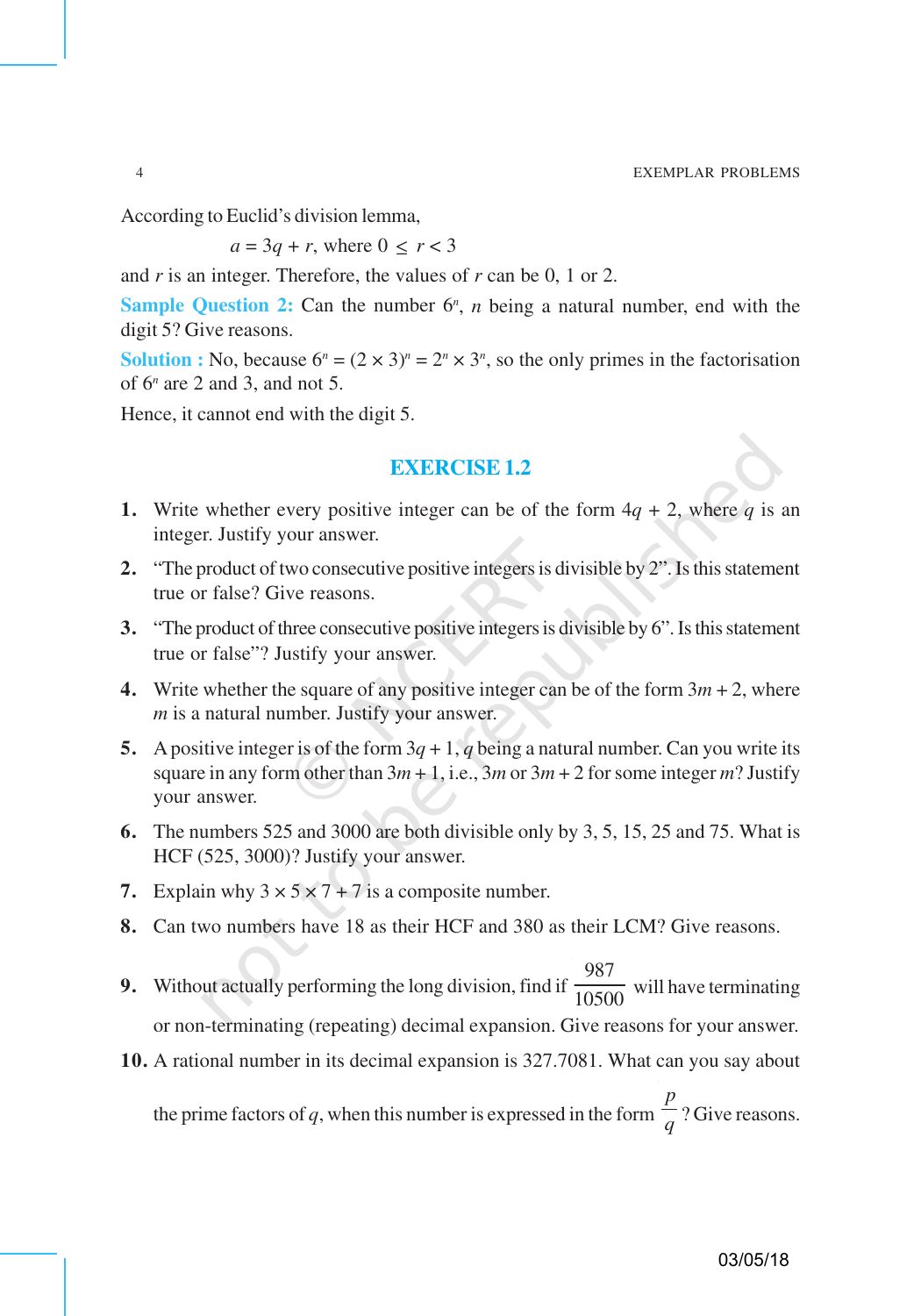REAL NUMBERS 5

#### **(D) Short Answer Questions**

**Sample Question 1:** Using Euclid's division algorithm, find which of the following pairs of numbers are co-prime:

 $(i)$  231, 396  $(ii)$  847, 2160

**Solution :** Let us find the HCF of each pair of numbers.

(i) 
$$
396 = 231 \times 1 + 165
$$
  
\n $231 = 165 \times 1 + 66$   
\n $165 = 66 \times 2 + 33$   
\n $66 = 33 \times 2 + 0$ 

Therefore, HCF = 33. Hence, numbers are not co-prime.

(ii) 
$$
2160 = 847 \times 2 + 466
$$
  
\n $847 = 466 \times 1 + 381$   
\n $466 = 381 \times 1 + 85$   
\n $381 = 85 \times 4 + 41$   
\n $85 = 41 \times 2 + 3$   
\n $41 = 3 \times 13 + 2$   
\n $3 = 2 \times 1 + 1$   
\n $2 = 1 \times 2 + 0$ 

Therefore, the  $HCF = 1$ . Hence, the numbers are co-prime.

**Sample Question 2:** Show that the square of an odd positive integer is of the form 8*m* + 1, for some whole number *m*.

**Solution:** Any positive odd integer is of the form  $2q + 1$ , where *q* is a whole number.

Therefore, 
$$
(2q + 1)^2 = 4q^2 + 4q + 1 = 4q (q + 1) + 1,
$$
 (1)

 $q$  ( $q + 1$ ) is either 0 or even. So, it is 2*m*, where *m* is a whole number.

Therefore,  $(2q + 1)^2 = 4.2 m + 1 = 8 m + 1.$  [From (1)]

**Sample Question 3:** Prove that  $\sqrt{2} + \sqrt{3}$  is irrational.

**Solution :** Let us suppose that  $\sqrt{2} + \sqrt{3}$  is rational. Let  $\sqrt{2} + \sqrt{3} = a$ , where *a* is rational.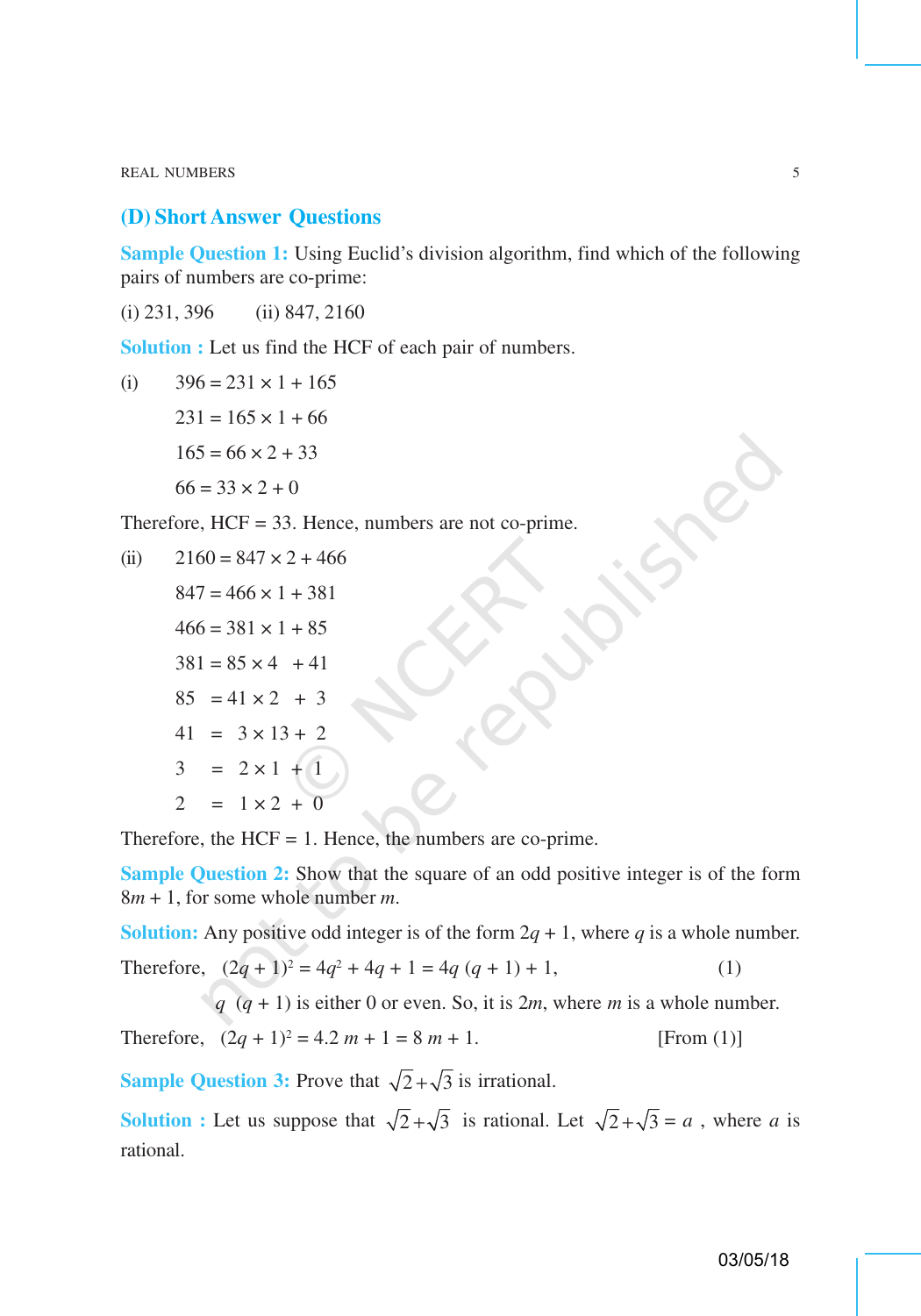6 EXEMPLAR PROBLEMS

Therefore,  $\sqrt{2} = a - \sqrt{3}$ 

Squaring on both sides, we get

$$
2 = a^2 + 3 - 2a\sqrt{3}
$$

Therefore,  $\sqrt{3} = \frac{a^2 + 1}{2}$ 2 *a*  $=\frac{a^2+1}{2a}$ , which is a contradiction as the right hand side is a rational number while  $\sqrt{3}$  is irrational. Hence,  $\sqrt{2} + \sqrt{3}$  is irrational.

#### **EXERCISE 1.3**

- **1.** Show that the square of any positive integer is either of the form  $4q$  or  $4q + 1$  for some integer *q*.
- **2.** Show that cube of any positive integer is of the form  $4m$ ,  $4m + 1$  or  $4m + 3$ , for some integer *m*.
- **3.** Show that the square of any positive integer cannot be of the form  $5q + 2$  or  $5q + 3$  for any integer *q*.
- **4.** Show that the square of any positive integer cannot be of the form  $6m + 2$  or 6*m* + 5 for any integer *m*.
- **5.** Show that the square of any odd integer is of the form  $4q + 1$ , for some integer q.
- **6.** If *n* is an odd integer, then show that  $n^2 1$  is divisible by 8.
- **7.** Prove that if *x* and *y* are both odd positive integers, then  $x^2 + y^2$  is even but not divisible by 4.
- **8.** Use Euclid's division algorithm to find the HCF of 441, 567, 693.
- **9.** Using Euclid's division algorithm, find the largest number that divides 1251, 9377 and 15628 leaving remainders 1, 2 and 3, respectively.
- **10.** Prove that  $\sqrt{3} + \sqrt{5}$  is irrational.
- **11.** Show that 12*<sup>n</sup>* cannot end with the digit 0 or 5 for any natural number *n*.
- **12.** On a morning walk, three persons step off together and their steps measure 40 cm, 42 cm and 45 cm, respectively. What is the minimum distance each should walk so that each can cover the same distance in complete steps?